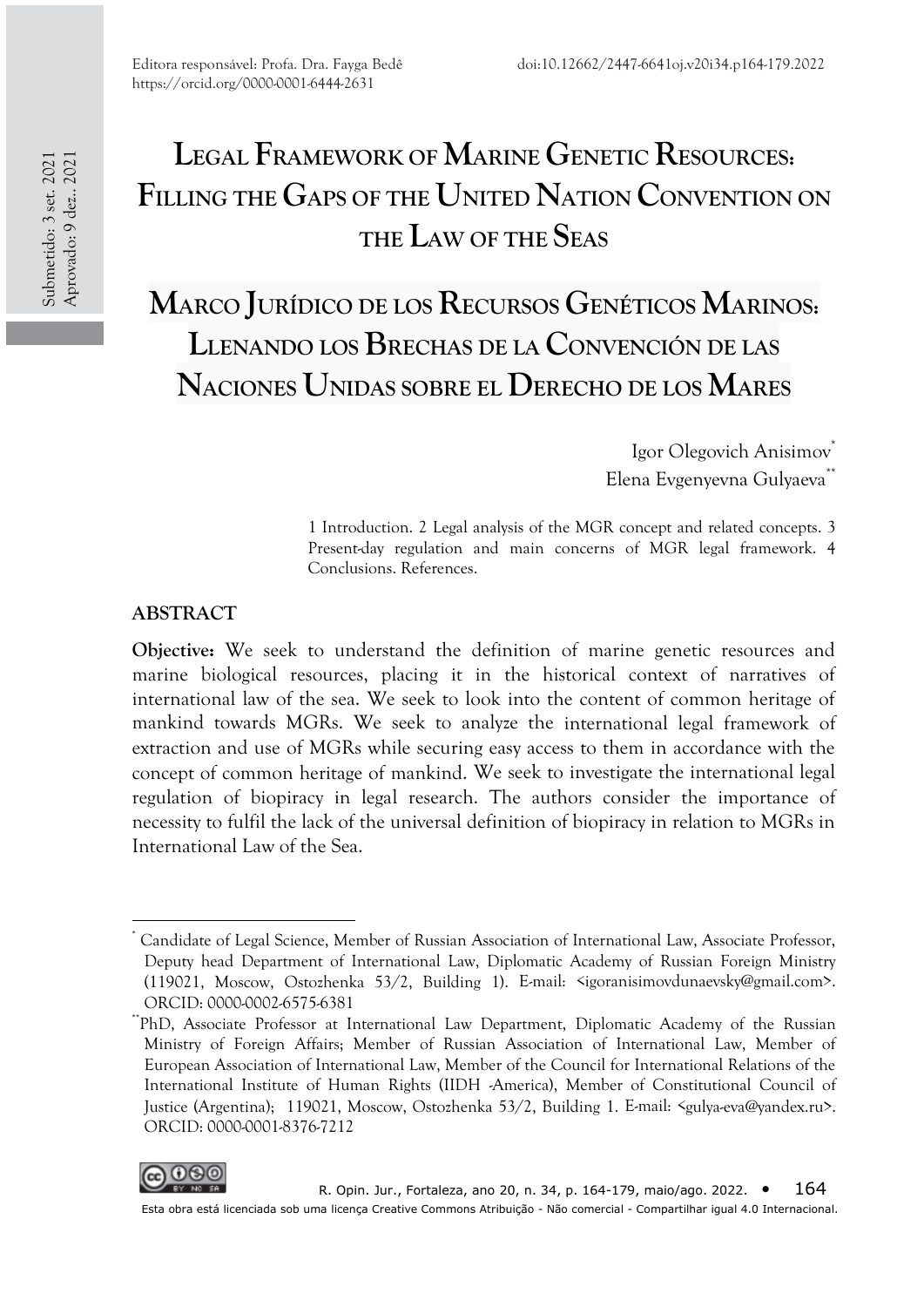**Methodology:** The research uses general scientific and special cognitive techniques wherein legal analysis and synthesis, systemic, formal-legal, comparative-legal, historicallegal and dialectical methods are applied.

**Results:** We found out that for the first time ever, the legal protection of the intangible MGR heritage belonging to indigenous peoples and local communities is going to be universally fixed by maritime law. The law will also establish a special mechanism to control the concerned parties' access to this knowledge. The traditional knowledge of indigenous peoples falls within the definition of intangible cultural heritage. This fact raises a question about an overlap between the future Agreement and the Convention for the Safeguarding the Intangible Cultural Heritage. Though the sphere that is going to be regulated by the future Agreement is very specific, many of its provisions build upon the previously adopted international legal instruments like the UN Convention on the Law of the Sea, the Convention on Biological Diversity, and the IOC Criteria and Guidelines on the Transfer of Marine Technology. Moreover, the scope of the Agreement might overlap with the scope of other international instruments, which have nothing to do with marine law, marine ecology, and marine biodiversity, e.g. the Convention for the Safeguarding the Intangible Cultural Heritage. All the aforementioned aspects should trigger further studies of the legal framework of marine genetic and biological resources. The authors came to the conclusion to extend the concept of the common heritage of mankind to marine genetic resources and we found out the fact that the lack of international legal regulation of the extraction and use of marine genetic resources while securing facilitated access to them in accordance with the concept of the common heritage of mankind, which may lead to an increase in the commission of acts of biopiracy.

**Contributions:** Following a review of the content, we raised possible problems, strategies, suggestions and guidelines for the marine genetic resources and biopiracy.The authors conclude that the implication of the principle of the common heritage of mankind to MGRs may further generate conflicts of law because it is impossible to imply this principle to the high seas. On top of it, the simplified access to MGRs together with the lack of protection of intellectual rights to MGRs and genetic information may result in the overexploitation of marine and oceanic resources as well as the spread of biopiracy. We also point out that it is necessary to find a balance between the freedoms of the high seas, the safeguard of MGRs, and the protection of intellectual property rights to genetic information or marine biotechnologies. The researches considered the distinction between the concepts of marine biological and marine genetic resources and revealed the problems of international legal regulation of the use of marine genetic resources. The authors conclude that generalization of the international legal framework for regulating the use of marine genetic resources needs legal improvement. The authors encourage the complement to the international legal regulation of the universal definition of marine genetic resources and biopiracy.

**Keywords**: marine genetic resources; marine genetic material; marine technologies; biotechnologies; biopiracy; common heritage of mankind; biodiversity; aquaculture;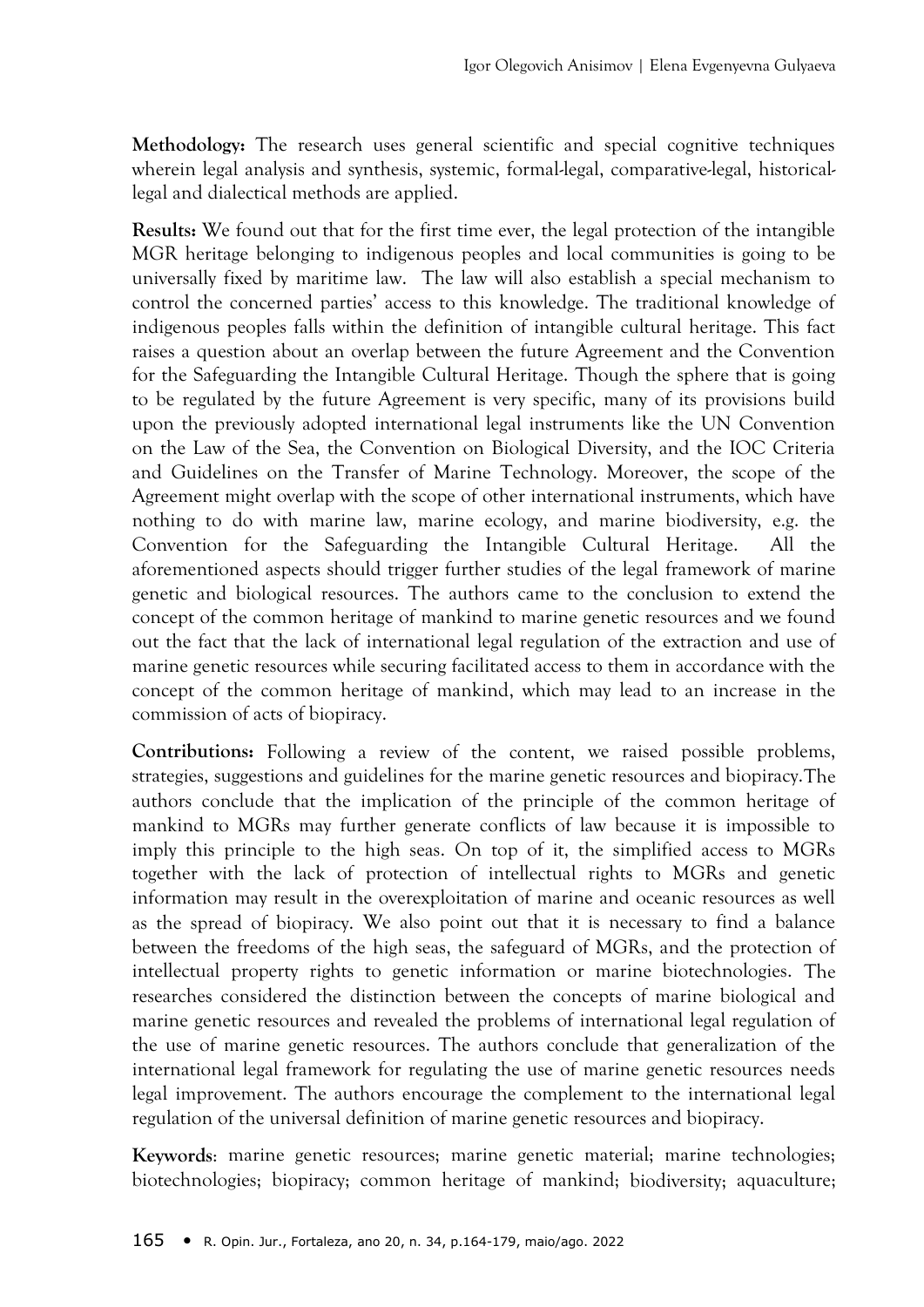United Nations Convention on the Law of the Sea; marine scientific research; genetic information.

# **RESUMEN**

**El objetivo:** Buscamos comprender la definición de recursos genéticos marinos y recursos biológicos marinos, ubicándola en el contexto histórico de las narrativas del derecho internacional del mar. Buscamos analizar el contenido del patrimonio común de la humanidad hacia los RGM. Buscamos analizar el marco legal internacional de extracción y uso de RGM asegurando un fácil acceso a ellos de acuerdo con el concepto de patrimonio común de la humanidad. Buscamos investigar la regulación legal internacional de la biopiratería en la investigación legal. Los autores consideran la importancia de la necesidad de satisfacer la falta de una definición universal de biopiratería en relación con los RGM en el Derecho Internacional del Mar.

**La metodología:** La investigación utiliza técnicas científicas generales y cognitivas especiales en las que se aplican métodos de análisis y síntesis jurídica, sistémico, formallegal, comparado-legal, histórico-legal y dialéctico.

**Los resultados:** Descubrimos que, por primera vez en la historia, la protección legal del patrimonio inmaterial de RGM perteneciente a los pueblos indígenas y las comunidades locales será fijada universalmente por la ley marítima. La ley también establecerá un mecanismo especial para controlar el acceso de las partes interesadas a este conocimiento. El conocimiento tradicional de los pueblos indígenas entra dentro de la definición de patrimonio cultural inmaterial. Este hecho plantea la cuestión de una superposición entre el futuro Acuerdo y la Convención para la Salvaguardia del Patrimonio Cultural Inmaterial. Aunque el ámbito que va a ser regulado por el futuro Acuerdo es muy específico, muchas de sus disposiciones se basan en los instrumentos legales internacionales previamente adoptados como la Convención de las Naciones Unidas sobre el Derecho del Mar, la Convención sobre la Diversidad Biológica y los Criterios de la COI. y Directrices sobre transferencia de tecnología marina. Además, el alcance del Acuerdo podría superponerse con el alcance de otros instrumentos internacionales, que no tienen nada que ver con el derecho marino, la ecología marina y la biodiversidad marina, p. Ej. la Convención para la Salvaguardia del Patrimonio Cultural Inmaterial. Todos los aspectos antes mencionados deberían impulsar nuevos estudios del marco legal de los recursos genéticos y biológicos marinos. Los autores llegaron a la conclusión de extender el concepto de patrimonio común de la humanidad a los recursos genéticos marinos y descubrimos el hecho de que la falta de regulación legal internacional de la extracción y uso de los recursos genéticos marinos asegurando el acceso facilitado a ellos de acuerdo con con el concepto de patrimonio común de la humanidad, lo que puede conducir a un aumento de la comisión de actos de biopiratería.

**Los contribuciones:** Tras una revisión del contenido, planteamos posibles problemas, estrategias, sugerencias y lineamientos para los recursos genéticos marinos y la biopiratería.Los autores concluyen que la implicación del principio del patrimonio común de la humanidad en los RGM puede generar aún más conflictos de derecho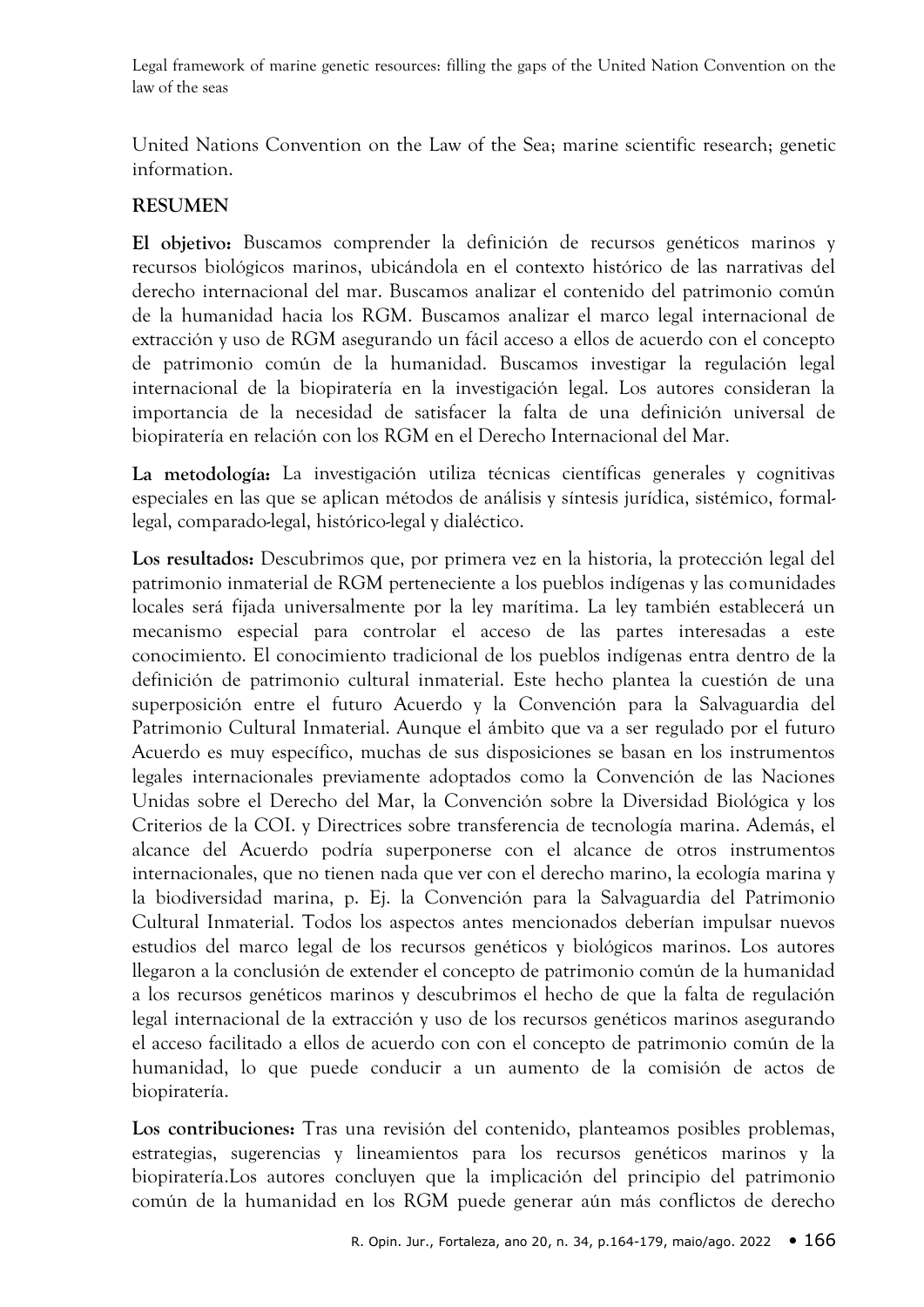porque Es imposible trasladar este principio a alta mar. Además, el acceso simplificado a los RGM junto con la falta de protección de los derechos intelectuales de los RGM y la información genética puede resultar en la sobreexplotación de los recursos marinos y oceánicos, así como en la propagación de la biopiratería. También señalamos que es necesario encontrar un equilibrio entre las libertades de alta mar, la salvaguardia de los RGM y la protección de los derechos de propiedad intelectual sobre la información genética o las biotecnologías marinas. Las investigaciones consideraron la distinción entre los conceptos de recursos genéticos marinos y biológicos marinos y revelaron los problemas de la regulación legal internacional del uso de los recursos genéticos marinos. Los autores concluyen que la generalización del marco legal internacional para regular el uso de los recursos genéticos marinos necesita mejoras legales. Los autores fomentan el complemento a la normativa legal internacional de la definición universal de recursos genéticos marinos y biopiratería.

**Palabras clave:** recursos genéticos marinos; material genético marino; tecnologías marinas; biotecnologías; biopiratería; patrimonio común de la humanidad; biodiversidad; acuicultura; Convención de las Naciones Unidas sobre el Derecho del Mar; investigación científica marina; información genética.

### **1 INTRODUCTION**

 $\overline{\phantom{a}}$ 

Due to the development of high technologies, along with the need to effectively respond to such challenges and threats as famine, disease, and lack of environmentally friendly energy sources, the academic community's interest in marine genetic resources (MGRs) has grown substantially. Currently, MGRs are extensively utilized in the pharmacological industry for the manufacture of medicines, vaccines, and diagnostic tools.<sup>1</sup> MGRs also play an essential role in food security since they are employed in food production, agriculture, and improving aquaculture efficiency.<sup>2</sup> Biological samples used in marine research are applied to a wide variety of scientific fields, e.g. taxonomy, ecology, biogeography, environmental biology, and climate change studies (RABONE *et al.*, 2019). By now, the MGR concept and the regulatory mechanism for the use of MGRs have not been sufficiently explored from the point of international law. There is still no universal international act containing a definition of MGRs. This fact entails a number of legal and non-legal concerns. On top of it, as marine and biological technologies are spreading, there is a problem of the international legal protection of

<sup>&</sup>lt;sup>1</sup> See, for example, Anisimov and Gulyaeva (2021. p. 184-201). International instruments, regulating access to genetic resources and benefit-sharing (in the context of Article 4 (4) of the Nagoya Protocol, CBD/SBI/3/14. 13 July 2020. p. 9-10. See, UNEP (2005, p. 12), and United Nations. Sustainable Development Goals. Goal 14: Conserve and sustainably use the oceans, seas and marine resources. Available at: https://www.un.org/sustainabledevelopment/oceans/. Accessed on: 9 Aug. 2021.

<sup>&</sup>lt;sup>2</sup> See specialized international instruments, regulating access to genetic resources and benefit-sharing (in the context of Article 4 (4) of the Nagoya Protocol, CBD/SBI/3/14. 13 July 2020. p. 9-10.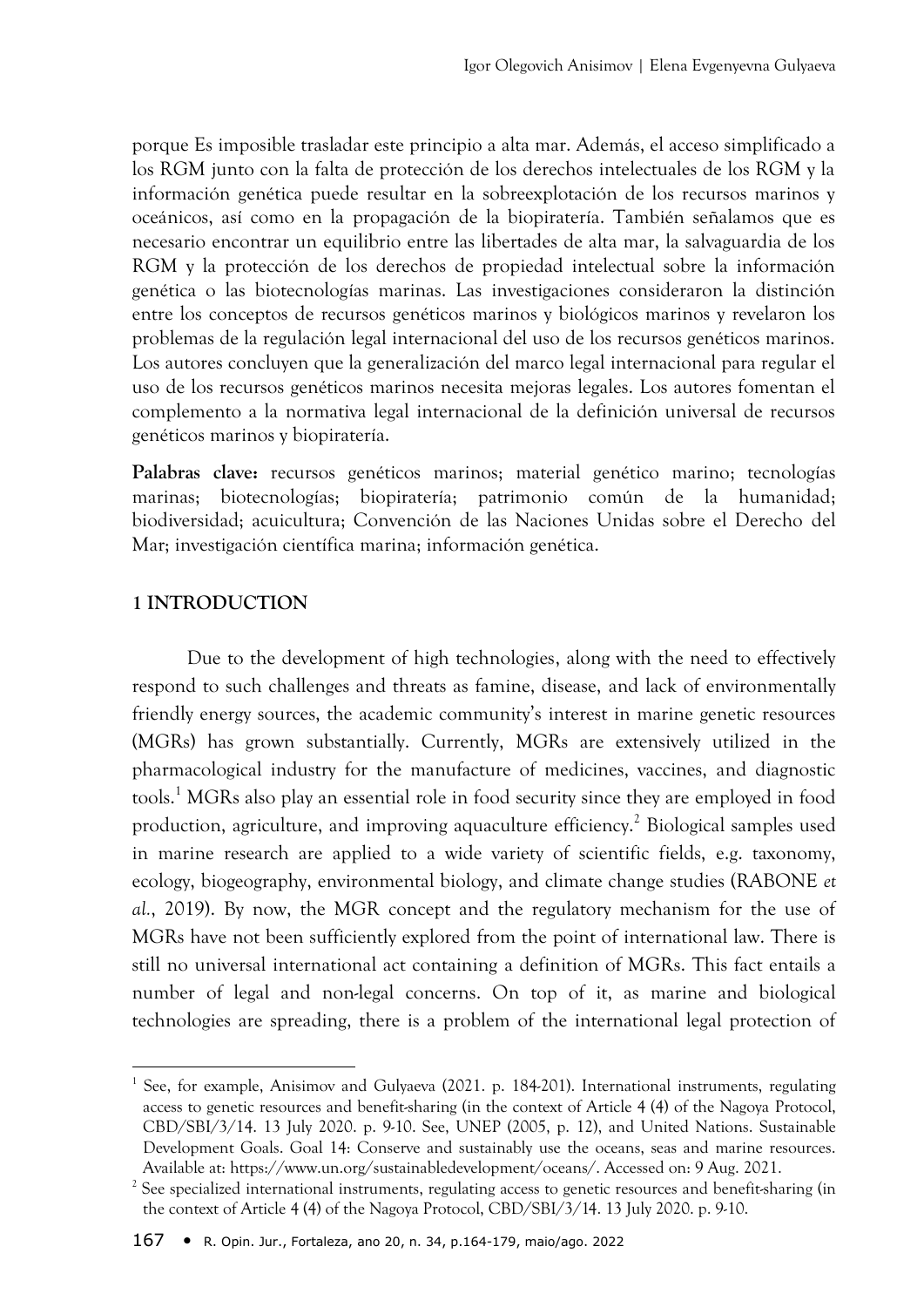MGRs, e.g. against the so-called biopiracy. Modern international law also lacks a universal definition of biopiracy.

We should also mention the problem of protecting intellectual rights to MGRs and genetic information.

All the aforementioned issues make it necessary to conduct a legal analysis of the MGR concept and legal framework of MGRs in addition to the legal problems associated with the way they are utilized.

#### **2 LEGAL ANALYSIS OF THE MGR CONCEPT AND RELATED CONCEPTS**

As we have mentioned, there is no conventional definition of MGRs. Nevertheless, maritime law experts and specialists in environmental protection, fisheries, and other branches of international law are currently working on developing the legal framework for MGRs. Next, we are going to analyze the MGR concept and related concepts, which are about to be approved at the expert level.

Under the revised draft text of an agreement under the United Nations Convention on the Law of the Sea on the conservation and sustainable use of marine biological diversity of areas beyond national jurisdiction (the Revised Draft), "marine genetic resources" should be understood as "any material of marine plant, animal, microbial or other origin, [found in or] originating from areas beyond national jurisdiction and containing functional units of heredity with actual or potential value of their genetic and biochemical properties."<sup>3</sup> Not all the experts involved in developing the Draft agreed on the aforementioned definition. That is why the Draft contains an alternative definition of MGRs, which reads as follows: "marine genetic material of actual or potential value."<sup>4</sup>

It should be noted that this alternative definition of MGRs is just a quotation of the genetic resources definition given in the Convention on Biological Diversity of 1992 (the Biodiversity Convention). Under Article 2 of the Biodiversity Convention, genetic resources refer to "genetic material of actual or potential value."<sup>5</sup>

It is noteworthy that during the debates on the Revised Draft, the definition of the term "marine genetic material" (MGM) was changed several times. First, it was

1

<sup>&</sup>lt;sup>3</sup> Art.1 of the revised draft text of an agreement under the United Nations Convention on the Law of the Sea on the conservation and sustainable use of marine biological diversity of areas beyond national jurisdiction / Intergovernmental conference on an international legally binding instrument under the United Nations Convention on the Law of the Sea on the conservation and sustainable use of marine biological diversity of areas beyond national jurisdiction Fourth session New York, 23 March–3 April 2020. https://undocs.org/en/a/conf.232/2020/3. Accessed on: 9 Aug. 2021.

<sup>4</sup> Ibid.

<sup>5</sup>Art. 2 of the Convention on Biological Diversity. Available at: https://www.cbd.int/doc/legal/cbden.pdf. Accessed on: 9 Aug. 2021.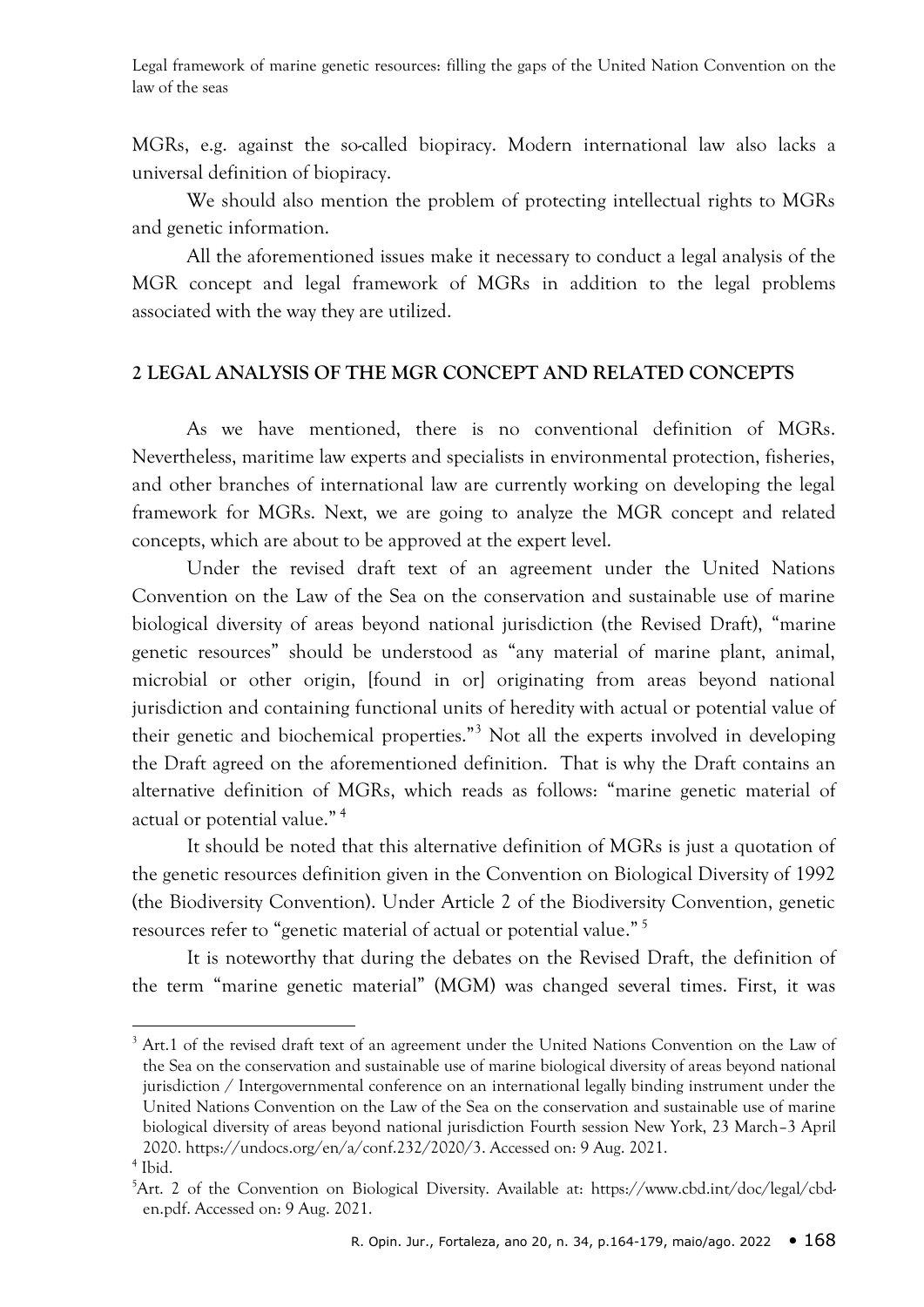proposed to phrase it as follows: "any material of marine plant, animal, microbial or other origin containing functional units of heredity [collected from areas beyond national jurisdiction] [; it does not include material made from material, such as derivatives, or information describing material, such as genetic sequence data]." (UNITED NATIONS, 2019, p. 5). <sup>6</sup>

The definition suggests that the future agreement is going to have a territorial application. Since the term "areas beyond national jurisdiction" usually means the high seas and the international seabed area, it is logical to assume that the document will regulate MGM only in the specified maritime zones. Besides, the definition that we are analyzing has a part, which excludes derivatives as well as certain types of information and data from the MGM concept. Consequently, all these elements will be excluded from the scope of the future agreement. Moreover, genetic information and data as well as the corresponding marine and biological technologies might constitute the objects of intellectual rights, which are regulated by the World Intellectual Property Organization (WIPO). In this context, it seems weird that the final definition of MGM in the Revised Draft has been simplified to mirror the definition of "genetic material" in the Biodiversity Convention. The final version does not mention maritime zones or any other exclusion.<sup>7</sup>

It is also necessary to emphasize that the United Nations Convention on the Law of the Sea, which is the major written source of maritime law, does not mention the term "marine genetic resources". Instead, it has the term "living resources"<sup>8</sup> as well as the derived terms like "living resources of the sea"<sup>9</sup> and "living resources of the high seas".<sup>10</sup> However, the Convention does not say what is actually meant by these concepts. Beyond that, there are terms related to various species, e.g. "highly migratory species"<sup>11</sup>, "marine mammals"<sup>12</sup>, "anadromous stocks"<sup>13</sup>, and "catadromous species".<sup>14</sup> These notions are not defined in the Convention either.

<sup>&</sup>lt;sup>6</sup> Art. 1 of the draft text of an agreement under the United Nations Convention on the Law of the Sea on the conservation and sustainable use of marine biological diversity of areas beyond national jurisdiction / Intergovernmental Conference on an international legally binding instrument under the United Nations Convention on the Law of the Sea on the conservation and sustainable use of marine biological diversity of areas beyond national jurisdiction. The third session, New York, 19-30 August 2019. Available at: https://undocs.org/en/A/CONF.232/2019/6. Accessed on: 9 Aug. 2021.

<sup>7</sup> Art. 2 of the Convention on Biological Diversity. Available at https://www.cbd.int/doc/legal/cbden.pdf. Accessed on 09 Aug. 2021.

<sup>8</sup>United Nations Convention on the Law of the Sea. Available at https://www.un.org/depts/los/convention\_agreements/texts/unclos/unclos\_e.pdf. Accessed on: 9 Aug. 2021.

<sup>&</sup>lt;sup>9</sup> Ibid, for example, Art. 21.

 $10$  Ibid, for example, Art. 116-119.

<sup>11</sup> Ibid, Annex I.

 $12$  Ibid, art. 65.

 $13$  Ibid, art. 66.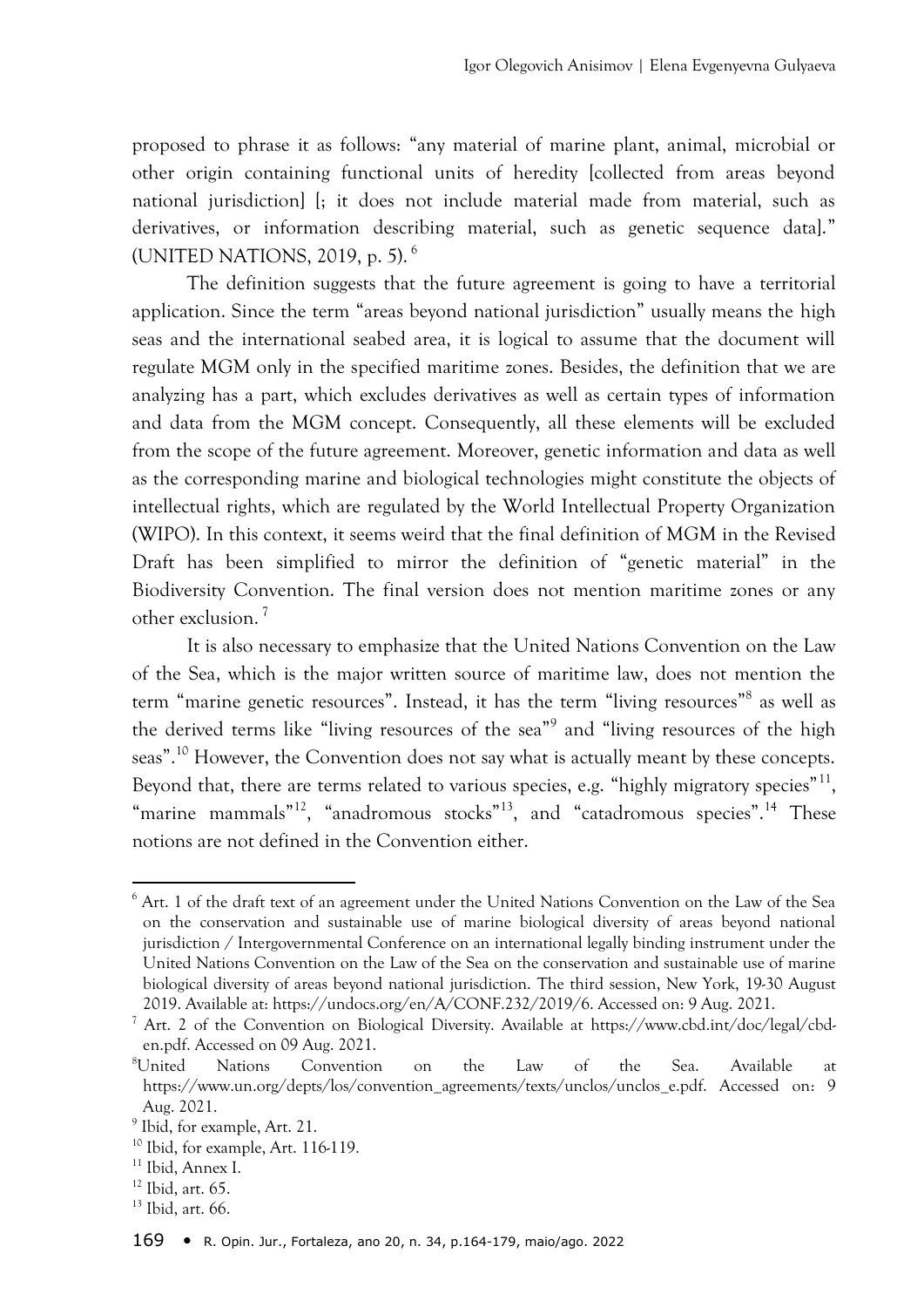That is why it is extremely necessary to make a clear distinction between marine genetic resources and marine biological resources (MBRs). According to the definitions of MGRs and MGM, it can be stated that "living resources" mentioned in the Convention are likely to be marine biological resources but not genetic ones. Moreover, we have confirmed this conclusion by the examination of the MBR definition fixed in the EU Regulation No 1380/2013. Article 4 of the Regulation defines MBRs as "available and accessible living marine aquatic species, including anadromous and catadromous species during their marine life".<sup>15</sup>

International law still lacks a universally accepted definition of MBRs. But based on the analysis of the Law of the Sea Convention and EU Regulations, it is quite possible to conclude that in a broad sense, biological resources are all living resources, including fish. In a narrow sense, MBRs are fish resources of the seas used for industrial fishing.<sup>16</sup>

# **3 PRESENT-DAY REGULATION AND MAIN CONCERNS OF MGR LEGAL FRAMEWORK**

The question of the extent to which the use of MGRs on the high seas and in the international seabed area is regulated by the Law of the Sea Convention is controversial due to deviations in the interpretation of its provisions about the legal framework of maritime spaces and marine scientific research. It should be noted that the MGRs located in areas beyond the limits of national jurisdiction, i.e. on the high seas and deepsea areas of the seabed, do not fall within the scope of the Law of the Sea Convention and the Nagoya Protocol.<sup>17</sup> However, the provisions of the two documents apply to a particular country, i.e. to "processes and activities, regardless of where their effects occur, carried out under its jurisdiction or control, within the area of its national jurisdiction or beyond the limits of national jurisdiction." (UNITED NATIONS, 1992, p. 5). $^{18}$ 

For this reason, there was a need to prepare a universal international legal act that would regulate the relations of States in the field of the use and conservation of

<sup>14</sup> Ibid, art. 67.

<sup>&</sup>lt;sup>15</sup>Art.4. of Regulation (EU) no 1380/2013 of the European Parliament and of the Council of 11 December 2013 on the Common Fisheries Policy, amending Council Regulations (EC) No 1954/2003 and (EC) No 1224/2009 and repealing Council Regulations (EC) No 2371/2002 and (EC) No 639/2004 and Council Decision 2004/585/EC. Available at: https://eur-lex.europa.eu/legalcontent/EN/TXT/PDF/?uri=CELEX:32013R1380&from=bg. Accessed on: 9 Aug. 2021.

<sup>&</sup>lt;sup>16</sup>See, for example, Chumychkin (2019).

 $17$ Nagoya Protocol on Access to Genetic Resources and the Fair and Equitable Sharing of Benefits Arising from Their Utilization to the Convention on Biological Diversity (UNITED NATIONS, 2011).

<sup>&</sup>lt;sup>18</sup>Art. 4b of the Convention on Biological Diversity.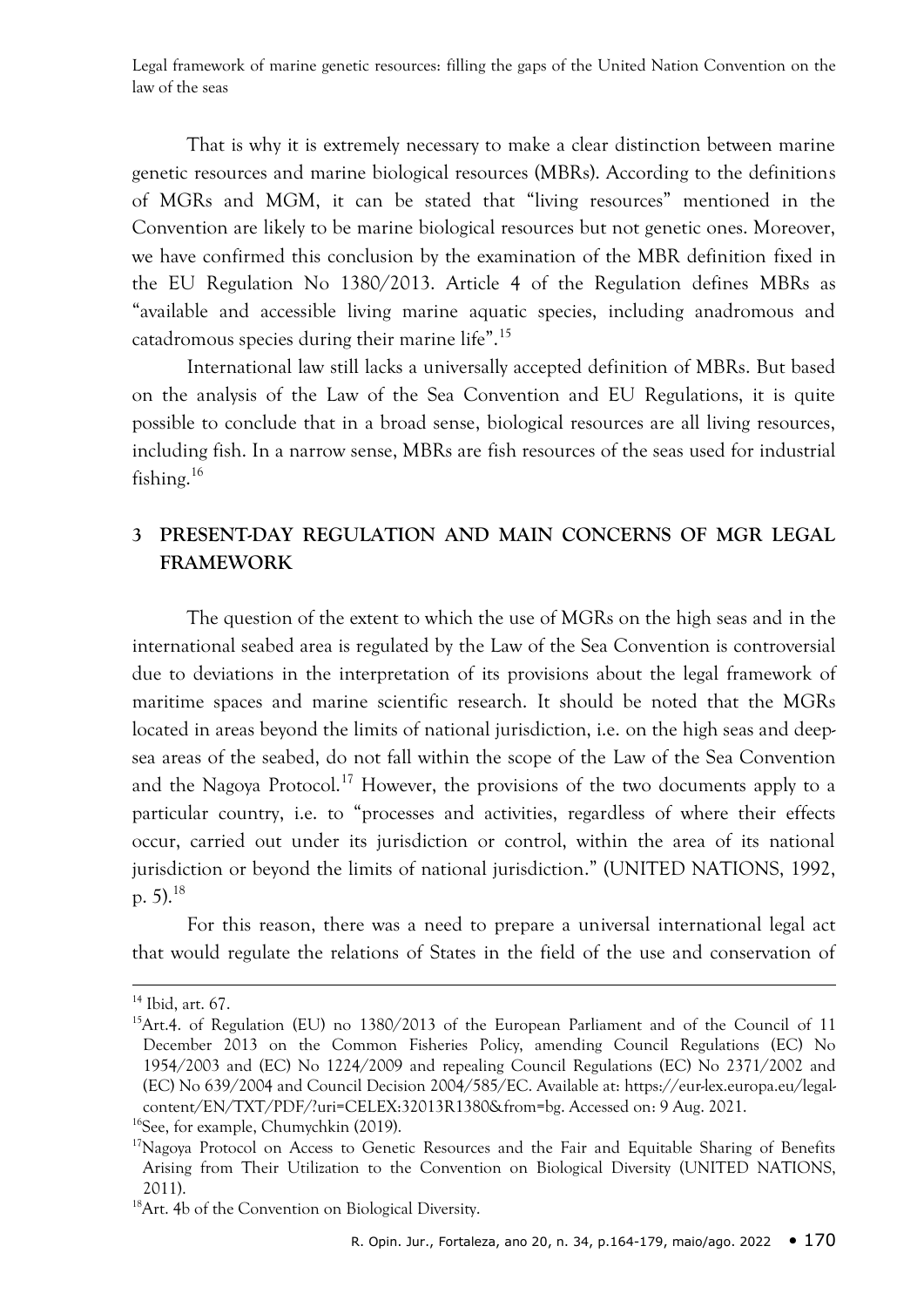marine biodiversity. In June 2012, the UN held the Conference on Sustainable Development "The Future We Want" (Rio 2012). Paragraph 162 of its outcome document highlighted the importance of the conservation and sustainable use of marine biodiversity beyond areas of national jurisdiction as well as the necessity to develop an international instrument under the Convention on the Law of the Sea.<sup>19</sup> In July 2015, the UN General Assembly decided to develop an international legally binding instrument under the United Nations Convention on the Law of the Sea on the conservation and sustainable use of marine biological diversity of areas beyond national jurisdiction.<sup>20</sup>

The draft text of the Agreement has already undergone several revisions in recent years. The revised draft of the Agreement under the Convention on the Law of the Sea was proposed by the President for consideration at the fourth session of the Conference, which was postponed.

Let us move on to the analysis of the revised draft main provisions, which cover marine biodiversity and MGRs.

The draft of the Agreement consists of the Preamble, 70 Articles divided into XII Parts, and 2 Annexes. The provisions we are interested in are mostly contained in the first two Parts. Part I (General Provisions) has information about the use of terms, the general objective, the relationship between the Agreement and relevant legal instruments together with its general principles and approaches.

For example, Article 2 of the revised draft says that

the objective of this Agreement is to ensure the long-term conservation and sustainable use of marine biological diversity of areas beyond national jurisdiction through effective implementation of the relevant provisions of the Convention and further international cooperation and coordination (UNITED NATIONS, 2020, p. 6).

Thus, the Agreement does not eliminate or amend the provisions of the Convention on the Law of the Sea but only fills gaps in the international regulation of marine biodiversity conservation and use. Article 4 confirms this conclusion: "Nothing in this Agreement shall prejudice the rights, jurisdiction and duties of States under the Convention. This Agreement shall be interpreted and applied in the context of and in a manner consistent with the Convention." (UNITED NATIONS, 2020, p. 6). Besides,

<sup>1</sup>  $19$  Paragraph 162 of the Outcome Document of the United Nations Conference "The Future We Want" (UNITED NATIONS, 2012).

<sup>&</sup>lt;sup>20</sup>Resolution adopted by the General Assembly on 19 June 2015 [without reference to a Main Committee (A/69/L.65 and Add.1)] 69/292. Development of an international legally binding instrument under the United Nations Convention on the Law of the Sea on the conservation and sustainable use of marine biological diversity of areas beyond national jurisdiction. A/RES/69/292. Distr.: General 6 July 2015 (UNITED NATIONS, 2015).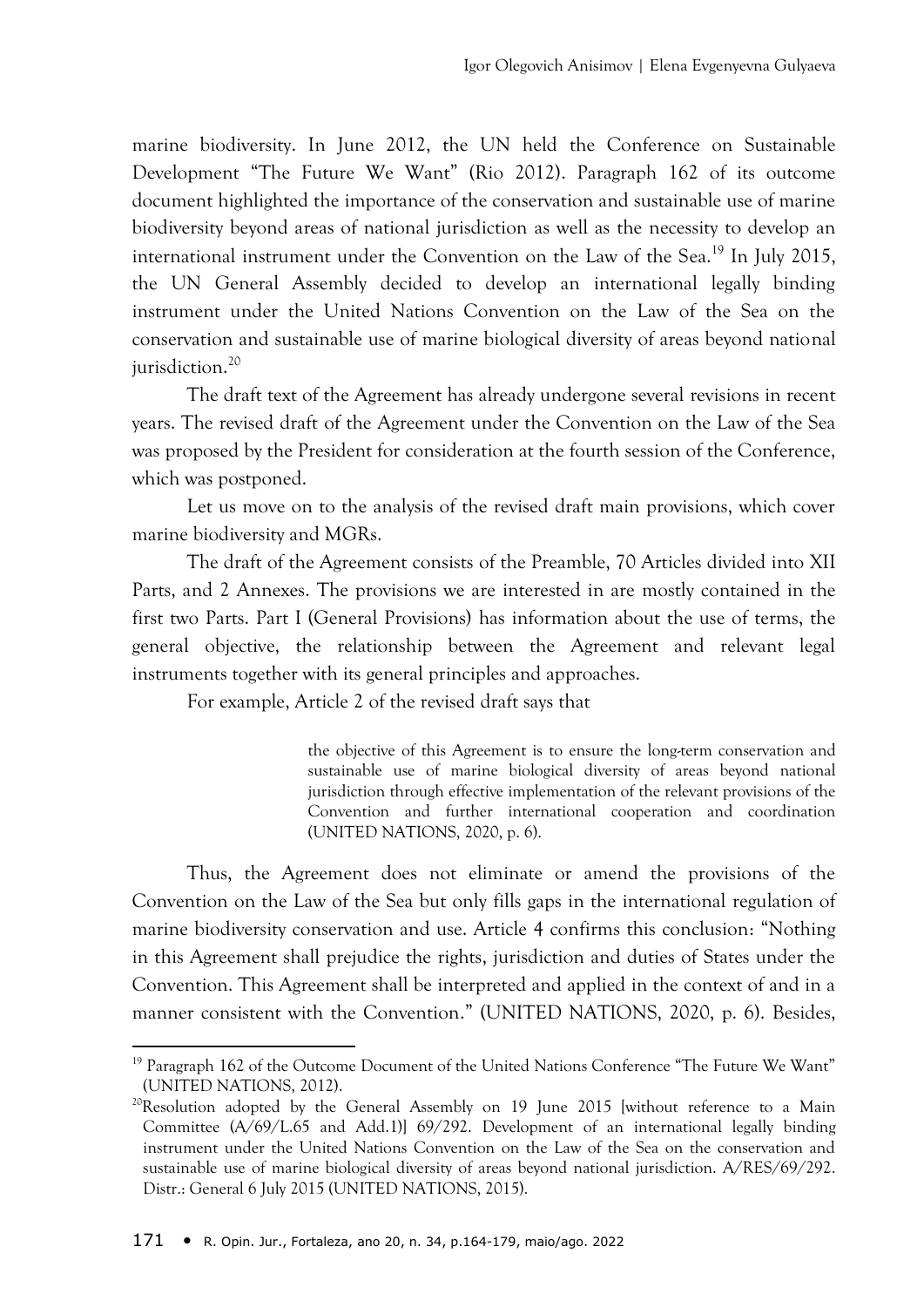Article 4 stipulates that "the rights and jurisdiction of coastal States in all areas under national jurisdiction, including the continental shelf within and beyond 200 nautical miles and the exclusive economic zone, shall be respected in accordance with the Convention." (UNITED NATIONS, 2020, p. 6).

Article 5 of the Agreement gives the list of principles and approaches, which must be applied to marine biodiversity:

- a) The principle of non-regression;
- b) The polluter pays principle, which means "the endeavor to promote the internalization of environmental costs and the use of economic instruments, taking into account the approach that the polluter should, in principle, bear the cost of pollution, with due regard to the public interest and without distorting international trade and investment";
- c) The principle of the common heritage of mankind;
- d) The principle of equity;
- e) The precautionary principle;
- f) An ecosystem approach;
- g) An integrated approach;
- h) An approach that builds ecosystem resilience to the adverse effects of climate change and ocean acidification and restores ecosystem integrity (UNITED NATIONS, 2020, p. 7).

It is interesting to note that in the international law doctrine, genetic resources are considered to be the common heritage of mankind, the collective genetic property of mankind, which is available to everyone.<sup>21</sup> So, the principle of the common heritage of mankind regarding marine diversity has been officially confirmed in Article 5.

Now, let us analyze Part II "Marine Genetic Resources, Including Questions on the Sharing of Benefits". This part of the Agreement also describes the objectives, which are to:

- a) promote the fair and equitable sharing of benefits arising from marine genetic resources of areas beyond national jurisdiction;
- b) build the capacity of developing States Parties, in particular, least developed countries, landlocked developing countries, geographically disadvantaged States, small island developing States, coastal African States and developing middle-income countries, to [collect] [access] and utilize marine genetic resources of areas beyond national jurisdiction;
- c) promote the generation of knowledge and technological innovations, including by promoting and facilitating the development and conduct of marine scientific research in areas beyond national jurisdiction, in accordance with the Convention;
- d) promote the development and transfer of marine technology, subject to all legitimate interests, including, inter alia, the rights and duties of holders, suppliers and recipients of marine technology (UNITED NATIONS, 2020, p. 8).

<sup>&</sup>lt;sup>21</sup> See, for example, Asimakopoulou and Mohammad (2019); Kloppenburg, (1988, p. 1492-2000).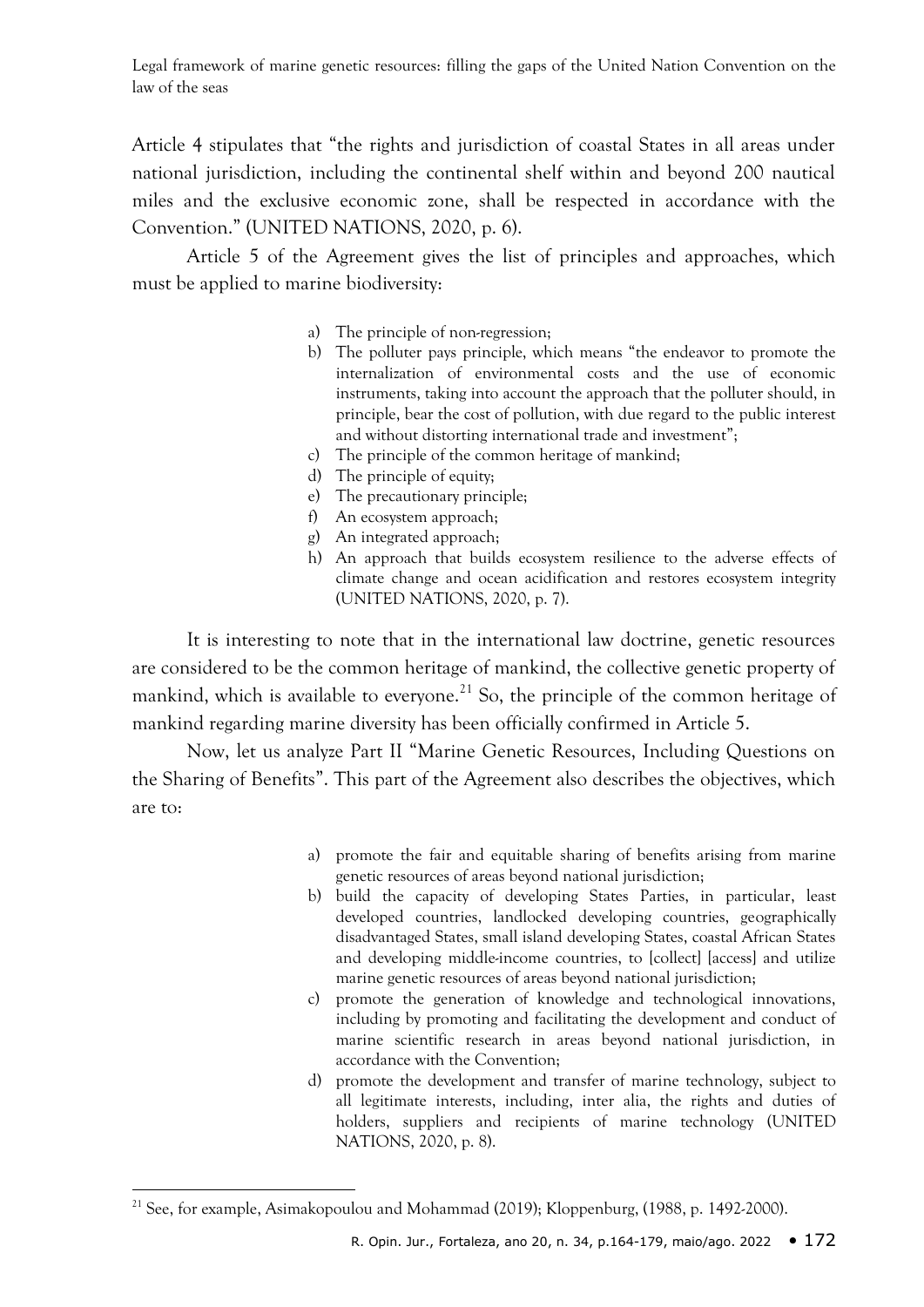All the specified objectives align with the objectives of another international instrument, i.e. the Criteria and Guidelines on the Transfer of Marine Technology developed by the Intergovernmental Oceanographic Commission (2005).

Of particular interest is Article 8 of the Agreement. Article 8 (2) states that the provisions of this Agreement shall not apply to:

- a) the use of fish and other biological resources as a commodity;
- b) marine genetic resources accessed ex situ or in silico;
- c) derivatives;
- d) marine scientific research (UNITED NATIONS, 2020, p. 8).

It is notable that there are a lot of alternative versions of the provisions. This means that Article 8 has triggered a spirited discussion. Therefore, the final version of the Article might have a completely different list of the provisions.

Article 9 "Activities with respect to marine genetic resources of areas beyond national jurisdiction" (UNITED NATIONS, 2020, p. 9) is one of the most essential components of the revised draft. It provides that "activities with respect to marine genetic resources of areas beyond national jurisdiction may be carried out by all States Parties and their natural or juridical persons under the conditions laid down in this Agreement." (UNITED NATIONS, 2020, p. 9). When "marine genetic resources of areas beyond national jurisdiction are also found in areas within national jurisdiction, activities with respect to those resources shall be conducted with due regard for the rights and legitimate interests of any coastal State under the jurisdiction of which such resources are found." (UNITED NATIONS, 2020, p. 9).

Moreover, Article 9 confirms the principle of the common heritage of mankind regarding MGRs:

> No State shall claim or exercise sovereignty or sovereign rights over marine genetic resources of areas beyond national jurisdiction, nor shall any State or natural or juridical person appropriate any part thereof]. No such claim or exercise of sovereignty or sovereign rights [nor such appropriation] shall be recognized (UNITED NATIONS, 2020, p. 9).

This provision is analogous to Article 137 of the UN Convention on the Law of the Sea. In addition, we believe that the implication of the principle of the common heritage of mankind to MGRs may further generate conflicts of law because it is impossible to imply this principle to the high seas. That is why it is necessary to find a balance between the freedoms of the high seas and the protection of MGRs.

Article 9 (4) says that

the utilization of marine genetic resources of areas beyond national jurisdiction shall be for the benefit of mankind as a whole, taking into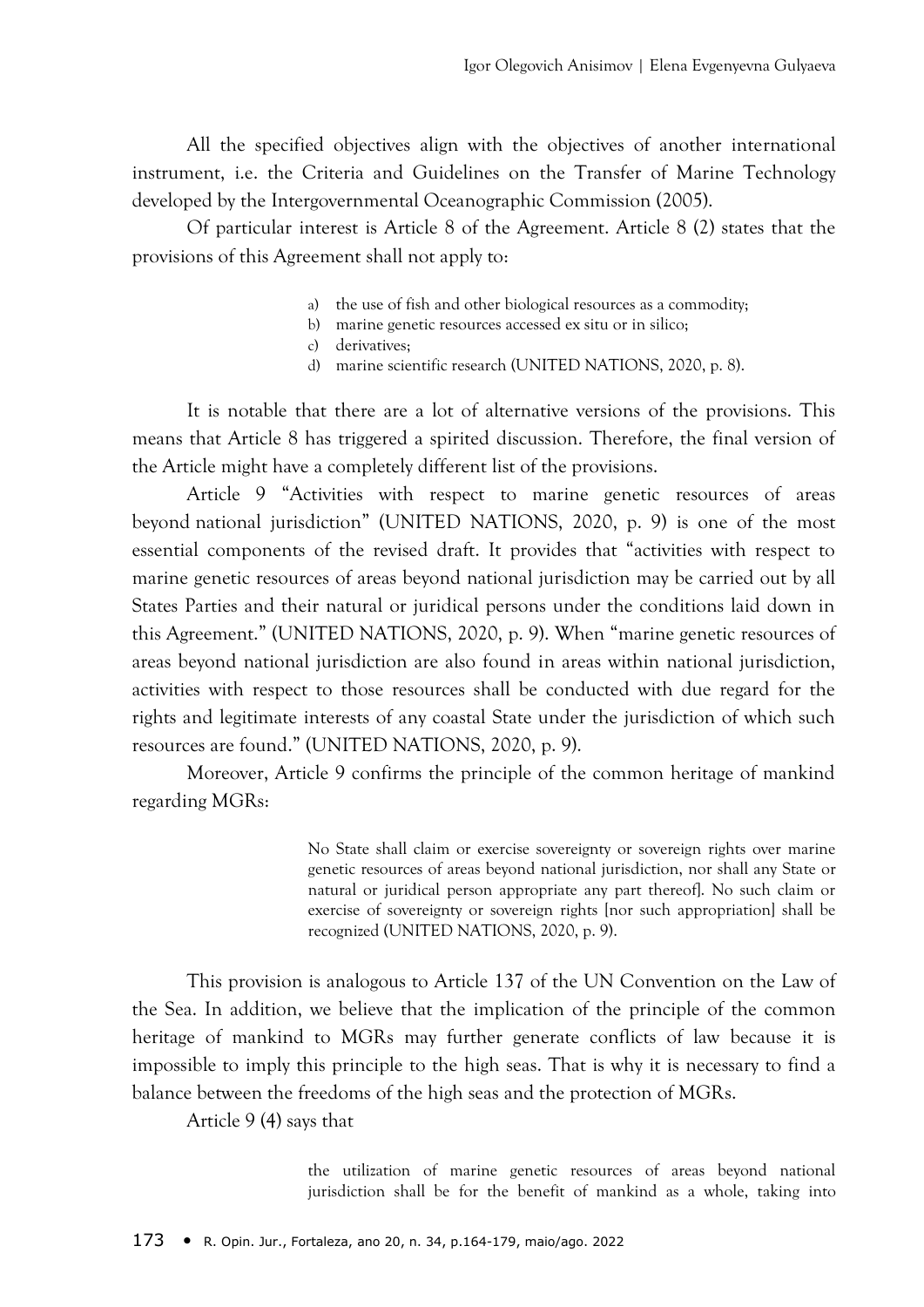> consideration the interests and needs of developing States, in particular the least developed countries, landlocked developing countries, geographically disadvantaged States, small island developing States, coastal African States and developing middle-income countries (UNITED NATIONS, 2020, p. 9).

It is worth pointing out that the IOC Criteria have a similar provision but without a reference to the coastal African States (INTERGOVERNMENTAL OCEANOGRAPHIC COMMISSION, 2005). In our opinion, references of this type are unnecessary and discriminatory because developing countries, geographically disadvantaged States, and small island developing States must enjoy an approximately equal number of rights and preferences, taking into account national circumstances.

Article 9 (5) stipulates that "activities with respect to marine genetic resources of areas beyond national jurisdiction shall be carried out exclusively for peaceful purposes." (UNITED NATIONS, 2020, p. 9). This provision mirrors Article 88 of the Convention on the Law of the Sea under which "the high seas shall be reserved for peaceful purposes." Article 141 of the Convention on the Law of the Sea also provides that "the Area shall be open to use exclusively for peaceful purposes."

Article 10bis of the draft Agreement "Access to traditional knowledge of indigenous peoples and local communities associated with marine genetic resources [collected] [accessed] in areas beyond national jurisdiction" (UNITED NATIONS, 2020, p. 10) is also interesting. It states that

> States Parties shall take legislative, administrative or policy measures, as appropriate, with the aim of ensuring that traditional knowledge associated with marine genetic resources [collected] [accessed] in areas beyond national jurisdiction that is held by indigenous peoples and local communities shall only be accessed with the prior and informed consent or approval and involvement of these indigenous peoples and local communities. The clearinghouse mechanism may act as an intermediary to facilitate access to such traditional knowledge. Access to such traditional knowledge shall be on mutually agreed terms (UNITED NATIONS, 2020, p. 10).

Thus, for the first time ever, the legal protection of the intangible MGR heritage belonging to indigenous peoples and local communities is going to be universally fixed by maritime law. The law will also establish a special mechanism to control access to traditional knowledge related to MGRs in areas beyond national jurisdiction. The correlation of this provision with the provisions of the Convention for the Safeguarding the Intangible Cultural Heritage is easy to notice.<sup>22</sup>

Article 11 "Fair and equitable sharing of benefits" in general copies what is fixed in the IOC Criteria with respect to the transfer of marine technology. In particular, it is stated that States Parties, including their nationals, that have [collected] [accessed]

 $22$ The Convention for the Safeguarding of the Intangible Cultural Heritage (UNITED NATIONS, 2003).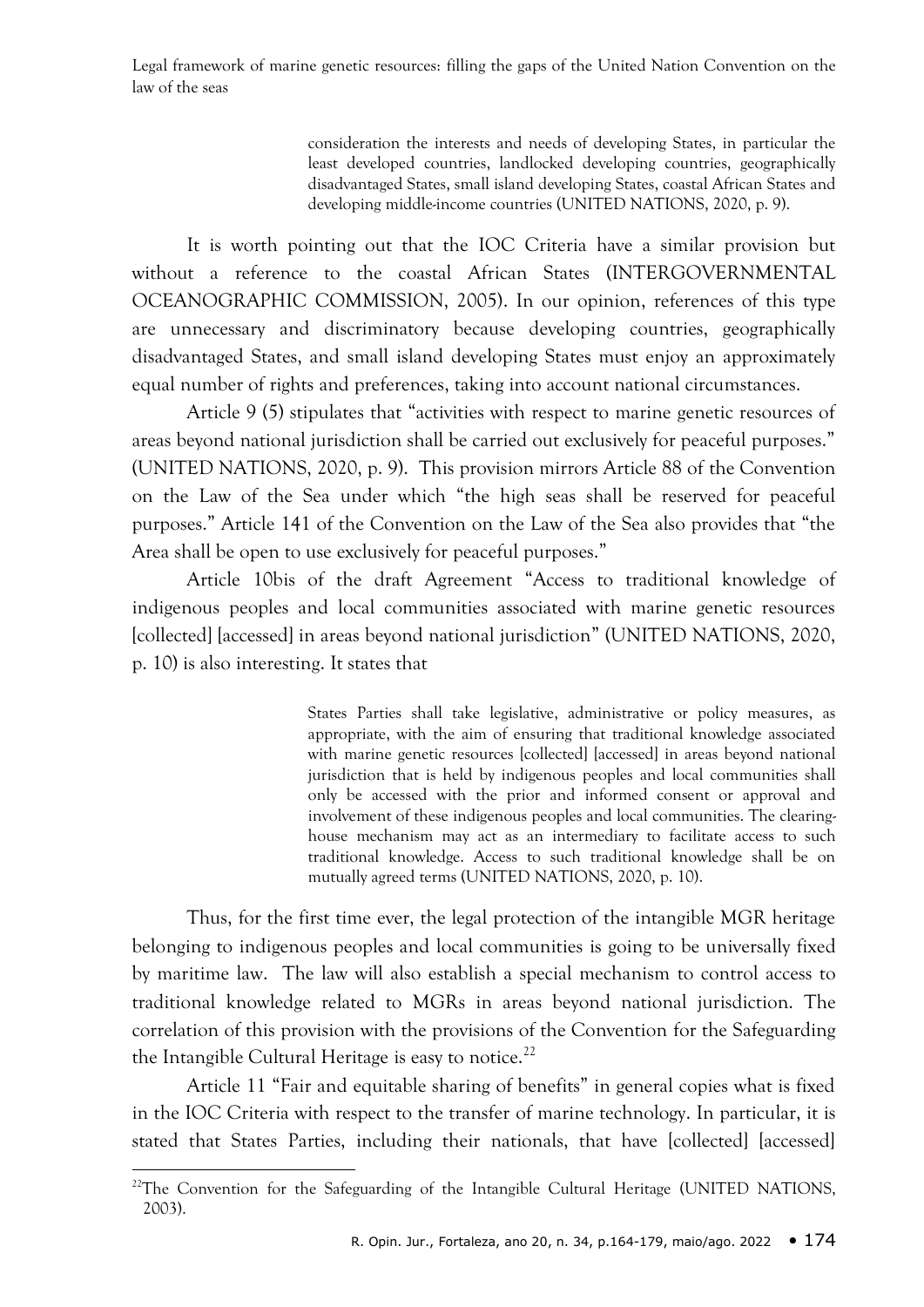[utilized] marine genetic resources of areas beyond national jurisdiction [shall] [may] share benefits arising thereof [in a fair and equitable manner] with other States Parties, with consideration for the special requirements of developing States Parties. Benefits [shall] [may] include [monetary and] non-monetary benefits. Besides, Article 11 provides for a very detailed way of sharing benefits arising from MGRs. The benefits shall be used:

- a) to contribute to the conservation and sustainable use of marine biological diversity of areas beyond national jurisdiction;
- b) to promote scientific research and facilitate [the collection of] [access to] marine genetic resources of areas beyond national jurisdiction;
- c) to build capacity to [collect] [access] and utilize marine genetic resources of areas beyond national jurisdiction;
- d) to create and strengthen the capacity of States Parties to conserve and use sustainably marine biological diversity of areas beyond national jurisdiction, with a focus on small island developing States;
- e) to support the transfer of marine technology;
- f) to assist developing States Parties in attending the meetings of the Conference of the Parties (UNITED NATIONS, 2020, p. 11).

In Article 12 "Intellectual property rights", the experts tried to find a balance between the facilitation of access to MGRs and the protection of patent holders' intellectual property rights. Among other things, Article 12 provides that

> States Parties shall cooperate to ensure that intellectual property rights are supportive of and do not run counter to the objectives of this Agreement [, and that no action is taken in the context of intellectual property rights that would undermine benefit-sharing and the traceability of marine genetic resources of areas beyond national jurisdiction.

Moreover, MGRs utilized in accordance with this Agreement shall not be subject to patents except where such resources are modified by human intervention resulting in a product capable of industrial application.

Some experts think that this approach puts genetic resources in a legal vacuum since they are not protected by property rights and everyone has free access to them. As a result, such free access is a source of international conflicts in this field.<sup>23</sup> We believe that in the future this approach may result in the overexploitation of marine and oceanic resources (both living and non-living) and the spread of so-called biopiracy.<sup>24</sup>

Due to the fact that MGRs are a potential object of intellectual property law, the Intergovernmental Committee on Intellectual Property, Genetic Resources, Traditional

<sup>23</sup>See, for example, Tolkachenko (2016).

 $^{24}$ In this context, we understand biopiracy as the practice of patenting know-how related to MGRs and using it for commercial purposes. This know-how is the traditional knowledge of indigenous peoples and local communities used without the permission of their representatives as well as without any appropriate compensation.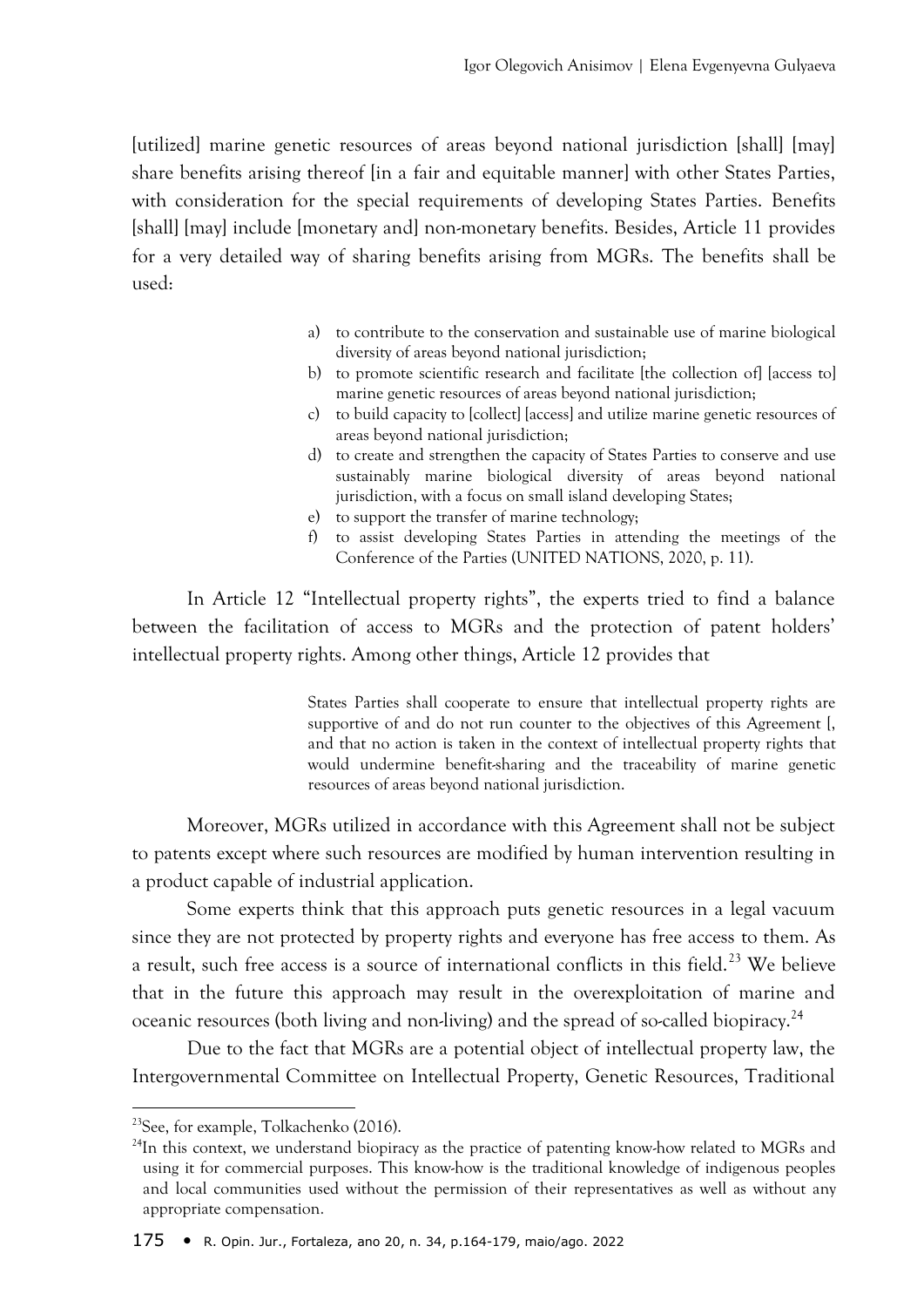Knowledge, and Folklore (IGC) decided to submit draft Provisions/Articles for the Protection of Traditional Knowledge and Traditional Cultural Expressions, and IP & Genetic Resources to the WIPO General Assembly. The Draft International Legal Instrument Relating to Intellectual Property, Genetic Resources, and Traditional Knowledge Associated with Genetic Resources was also passed to the Assembly.

## **4 CONCLUSIONS**

Thus, we have come to the following conclusions:

- 1 The concepts of "marine genetic resources" and "marine biological resources" are not identical. Having analyzed the international legal instruments, we have found that "living resources" mentioned in the UN Convention on the Law of the Sea refer to marine biological resources but not genetic ones. In a broad sense, biological resources are all living resources, including fish. In a narrow sense, MBRs are fish resources of the seas used for industrial fishing. Marine genetic resources are perceived as "a material", i.e. non-living resources.
- 2 The implication of the principle of the common heritage of mankind to MGRs may further generate conflicts of law because it is impossible to imply this principle to the high seas. On top of it, the simplified access to MGRs together with the lack of protection of intellectual rights to MGRs and genetic information may result in the overexploitation of marine and oceanic resources as well as the spread of biopiracy. That is why it is necessary to find a balance between the freedoms of the high seas, the safeguard of MGRs, and the protection of intellectual property rights to genetic information or marine biotechnologies.
- 3 For the first time ever, the legal protection of the intangible MGR heritage belonging to indigenous peoples and local communities is going to be universally fixed by maritime law. The law will also establish a special mechanism to control the concerned parties' access to this knowledge. The traditional knowledge of indigenous peoples falls within the definition of intangible cultural heritage. This fact raises a question about an overlap between the future Agreement and the Convention for the Safeguarding the Intangible Cultural Heritage.
- 4 Though the sphere that is going to be regulated by the future Agreement is very specific, many of its provisions build upon the previously adopted international legal instruments like the UN Convention on the Law of the Sea, the Convention on Biological Diversity, and the IOC Criteria and Guidelines on the Transfer of Marine Technology. Moreover, the scope of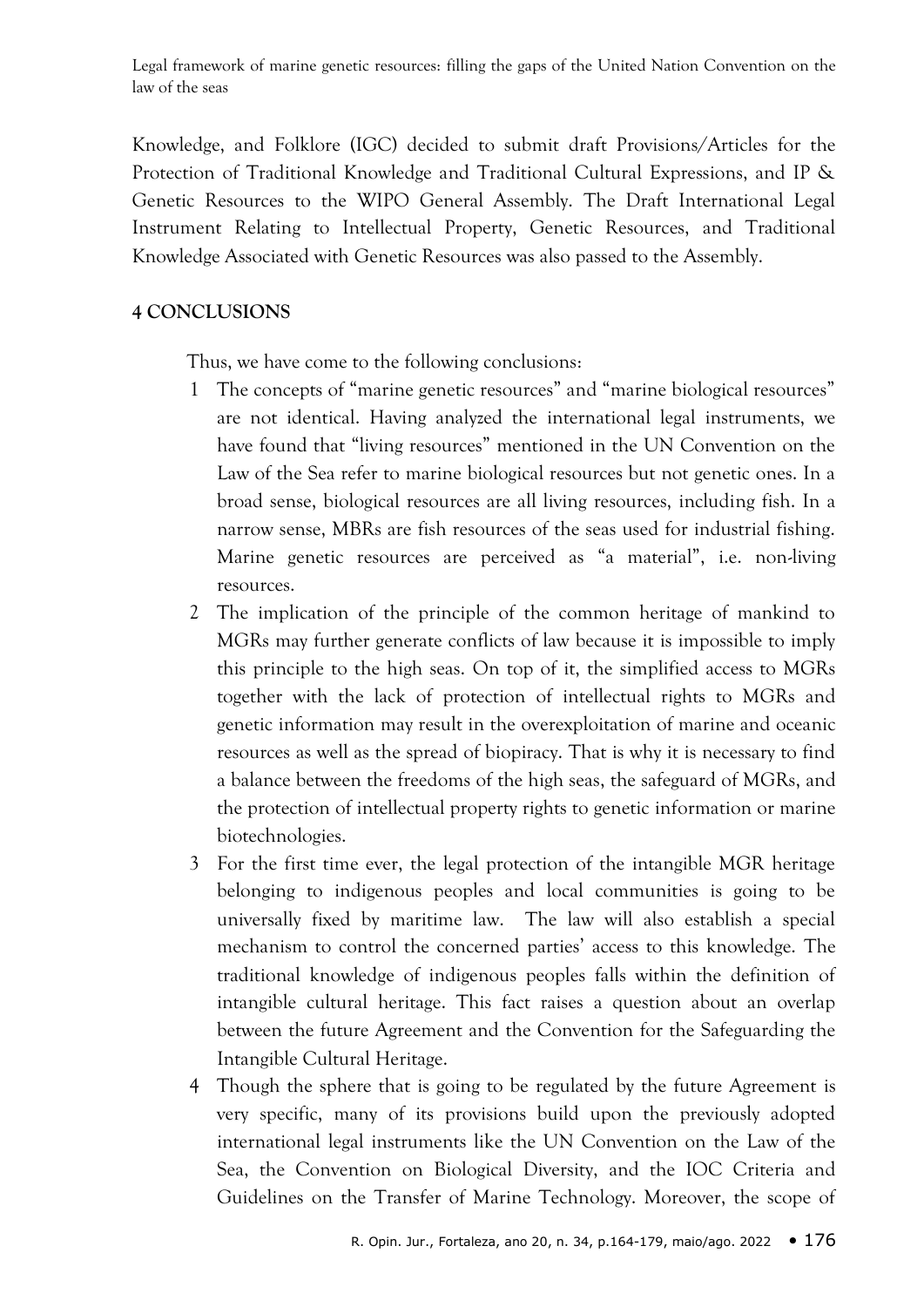the Agreement might overlap with the scope of other international instruments, which have nothing to do with marine law, marine ecology, and marine biodiversity, e.g. the Convention for the Safeguarding the Intangible Cultural Heritage. All the aforementioned aspects should trigger further studies of the legal framework of marine genetic and biological resources.

## **REFERENCES**

ANISIMOV, I. O.; GULYAEVA, E. E. Promoting the development and transfer of marine technologies as a mechanism for implementing the sustainable development goals: international legal aspect. **Revista Opinio Juridica**, Fortaleza, v. 19, n. 32, p. 184- 201, 2021. Available at: https://periodicos.unichristus.edu.br/opiniaojuridica/article/ view/3860. Accessed on: 9 Aug. 2021.

ASIMAKOPOULOU, Eleftheria; MOHAMMAD, Essam Yassin. Marine genetic resources in areas beyond national jurisdiction: a 'common heritage of mankind'. **IIED Briefing**, 2019. Available at: http://pubs.iied.org/17498IIED. Accessed on: 9 Aug. 2021.

CHUMYCHKIN, A. A. To the issue of the role of regulation on the sustainable management of external fishing fleets in the development of legal regulation of protection of marine biological resources in the European Union. **Courier of Kutafin Moscow State Law University (MSAL)**, n. 4, p. 228-235, 2019. Available at: https://doi.org/10.17803/2311-5998.2019.56.4.228-235. Accessed on: 9 Aug. 2021.

EUROPEAN UNION. Regulation (EU) no 1380/2013 of the European Parliament and of the Council of 11 December 2013 on the Common Fisheries Policy, amending Council Regulations (EC) No 1954/2003 and (EC) No 1224/2009 and repealing Council Regulations (EC) No 2371/2002 and (EC) No 639/2004 and Council Decision 2004/585/EC. **Official Journal of the European Union**, 2013. Available at: https://eur-lex.europa.eu/legal-content/EN/TXT/PDF/?uri=CELEX:32013R1380&fr om=bg. Accessed on: 9 Aug. 2021.

# INTERGOVERNMENTAL OCEANOGRAPHIC COMMISSION. **IOC Criteria and Guidelines on the Transfer of Marine Technology**. Paris: UNESCO, 2005.

KLOPPENBURG, J. R. **First the Seed**: the political economy of plant biotechnology. New York, NY: Cambridge University Press, 1988. p. 1492-2000.

RABONE, Muriel *et al*. Access to Marine Genetic Resources (MGR): Raising Awareness of Best-Practice Through a New Agreement for Biodiversity Beyond National Jurisdiction (BBNJ). **Front. Mar. Sci.**, 12 Sept. 2019. Available at: https://doi.org/10.3389/fmars.2019.00520. Accessed on: 9 Aug. 2021.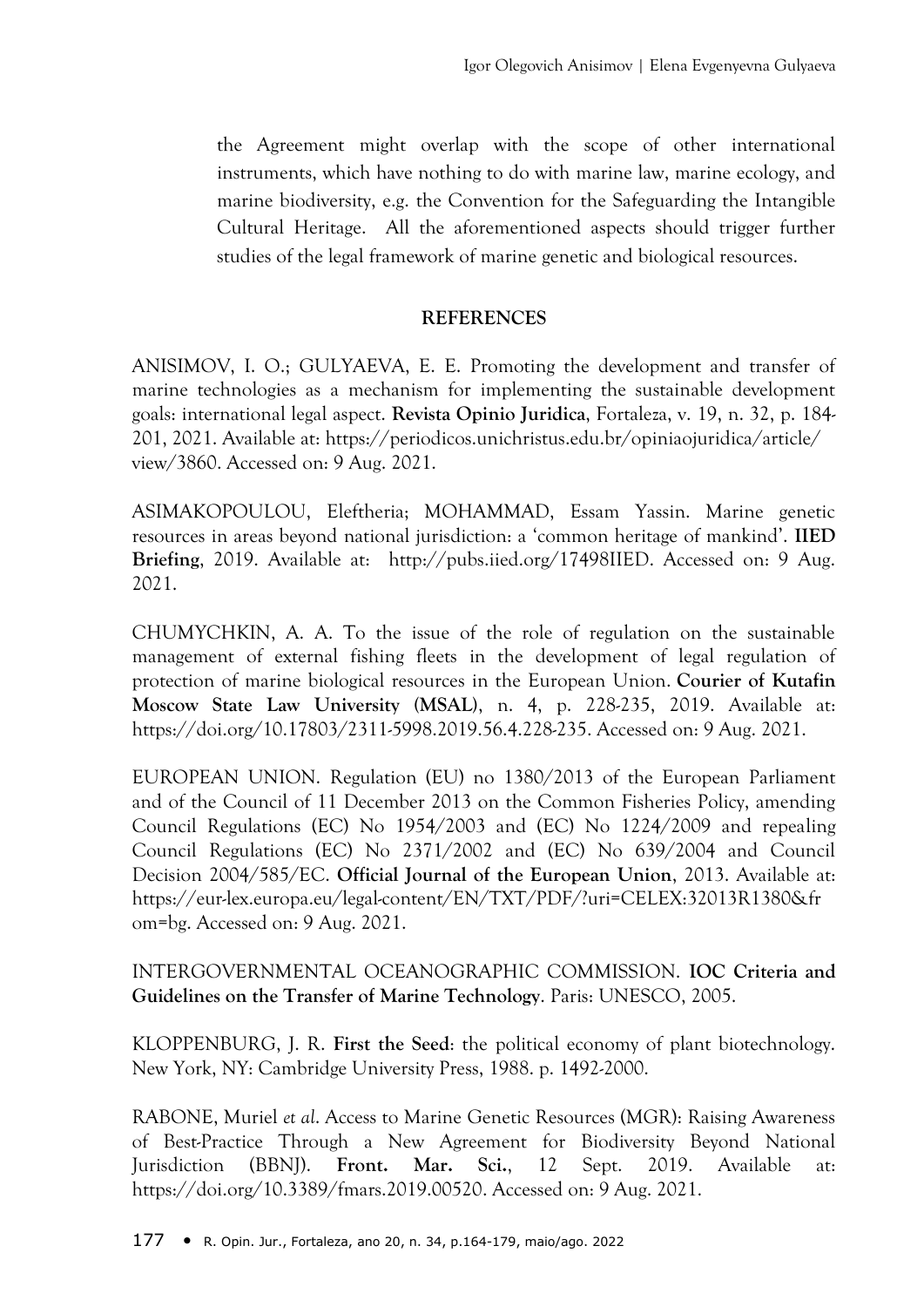SPECIALIZED international instruments, regulating access to genetic resources and benefit-sharing (in the context of Article 4 (4) of the Nagoya Protocol. CBD/SBI/3/14. 13 July 2020. p. 9-10.

UNEP. UNEP/CBD-SBSTTA/11/11. **Marine and coastal biological diversity**. 2005. Available at: https://www.cbd.int/doc/meetings/sbstta/sbstta-11/official/sbstta-11-11 en.pdf. Accessed on: 31 Mar. 2021.

UNITED NATIONS. **Convention on Biological Diversity**. 1992. Available at https://www.cbd.int/doc/legal/cbd-en.pdf. Accessed on: 9 Aug. 2021.

UNITED NATIONS. **Convention for the Safeguarding of the Intangible Cultural Heritage**. 2003. Available at: https://ich.unesco.org/en/convention. Accessed on: 9 Aug. 2021.

UNITED NATIONS. Convention on Biological Diversity. **Nagoya protocol on access to genetic resources and the fair and equitable sharing of benefits arising from their utilization to the Convention on Biological Diversity**. 2011. Available at https://www.cbd.int/abs/doc/protocol/nagoya-protocol-en.pdf. Accessed on: 9 Aug. 2021.

UNITED NATIONS. **Outcome Document of the United Nations Conference "The Future We Want" (2012)**. 2012. Available at https://sustainabledevelopment.un.org/content/documents/733FutureWeWant.pdf. Accessed on: 9 Aug. 2021.

UNITED NATIONS. **Resolution adopted by the General Assembly on 19 June 2015**. [without reference to a Main Committee (A/69/L.65 and Add.1)] 69/292. Development of an international legally binding instrument under the United Nations Convention on the Law of the Sea on the conservation and sustainable use of marine biological diversity of areas beyond national jurisdiction. A/RES/69/292. Distr.: General 6 July 2015. Available at: https://undocs.org/en/a/res/69/292. Accessed on: 9 Aug. 2021.

UNITED NATIONS. **Draft text of an agreement under the United Nations Convention on the Law of the Sea on the conservation and sustainable use of marine biological diversity of areas beyond national jurisdiction**. Intergovernmental Conference on an international legally binding instrument under the United Nations Convention on the Law of the Sea on the conservation and sustainable use of marine biological diversity of areas beyond national jurisdiction. The third session, New York, p. 19-30 Aug. 2019. Available at: https://undocs.org/en/A/CONF.232/2019/6. Accessed on: 9 Aug. 2021.